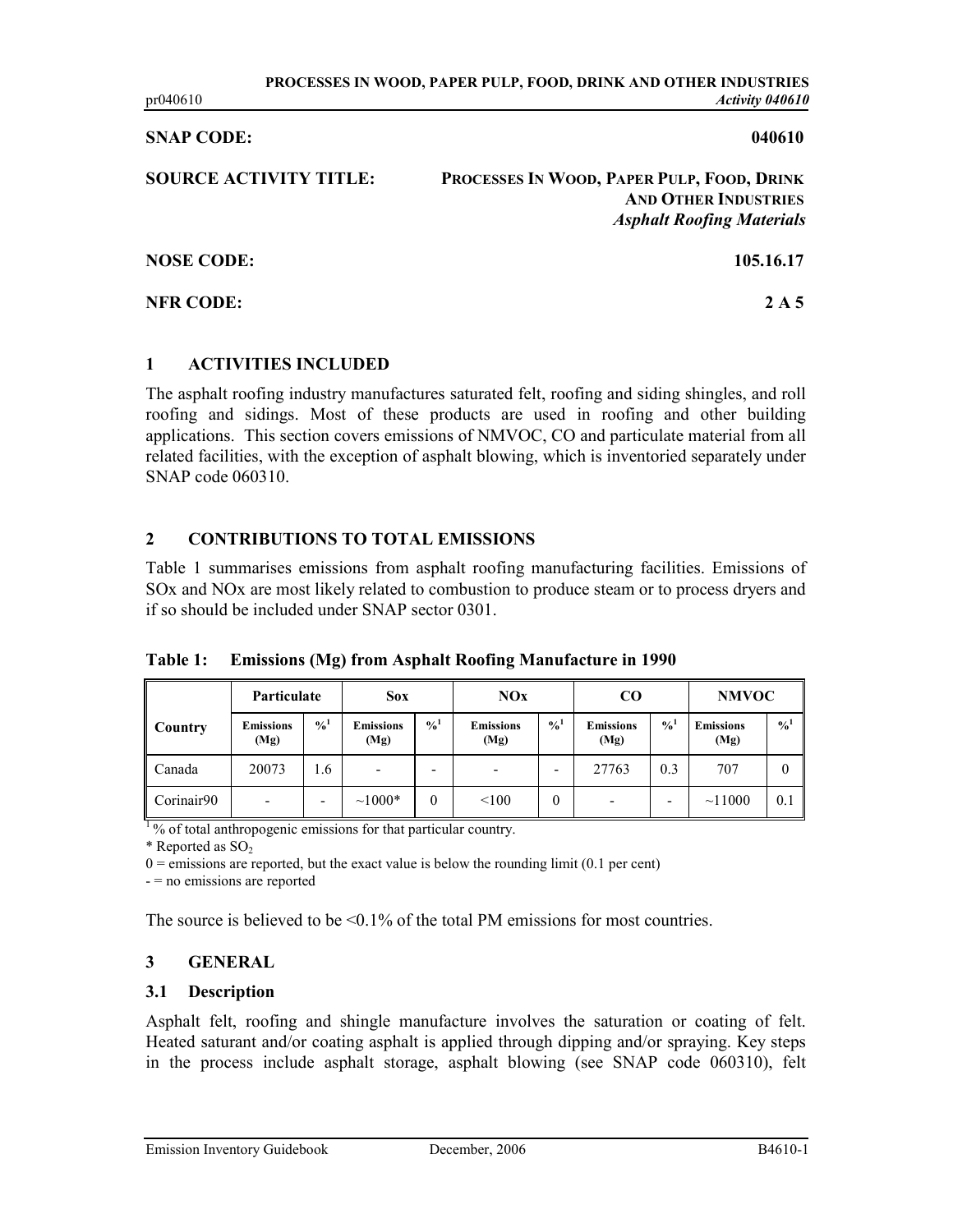saturation, coating and mineral surfacing. When glass fibre is used in place of paper felt, the saturation step is eliminated.

# 3.2 Definitions

# 3.3 Techniques

For asphalt-saturated felt, a typical manufacturing line consists of a paper feed roll, a dry looper section, a saturator spray section (may not be used), a saturator dipping section, steamheated drying-in drums, a wet looper, water cooled rollers, a finish floating looper, and a roll winder.

For asphalt shingles, smooth rolls and mineral-surfaced rolls, the manufacturing line is similar to the felt line, with the addition of a filled asphalt coater, a granule applicator, a press section, water cooled rollers, a finish floating looper, and either a roll winder or a shingle cutter and stacker. Filled asphalt coating is prepared by mixing heated coating asphalt with a mineral stabilizer (filler), which may or may not be pre-dried.

Detailed descriptions of these processes may be found in U.S. EPA 1980.

# 3.4 Emissions

The processes which contribute to emissions from asphalt roofing manufacturing are:

- the roofing manufacturing line;
- the delivery, transfer, and storage of asphalt and mineral products used in the manufacture of roofing products;
- the blowing of asphalt (see SNAP code 060310 for the latter).

Emission sources included under SNAP code 040610 are summarized in Table 2.

| <b>Emission Source</b>    | <b>Pollutant</b>                                                              |
|---------------------------|-------------------------------------------------------------------------------|
| saturator                 | particulate and gaseous hydrocarbons                                          |
| wet looper                | gaseous hydrocarbons                                                          |
| coater-mixer tank         | particulate hydrocarbons, gaseous hydrocarbons, and<br>inorganic particulates |
| coater                    | particulate hydrocarbons, gaseous hydrocarbons, and<br>inorganic particulates |
| surface application       | inorganic particulates                                                        |
| sealant strip application | gaseous hydrocarbons                                                          |
| asphalt storage tank      | gaseous hydrocarbons and particulate                                          |

Table 2: Asphalt Roofing Manufacture - Sources of Emissions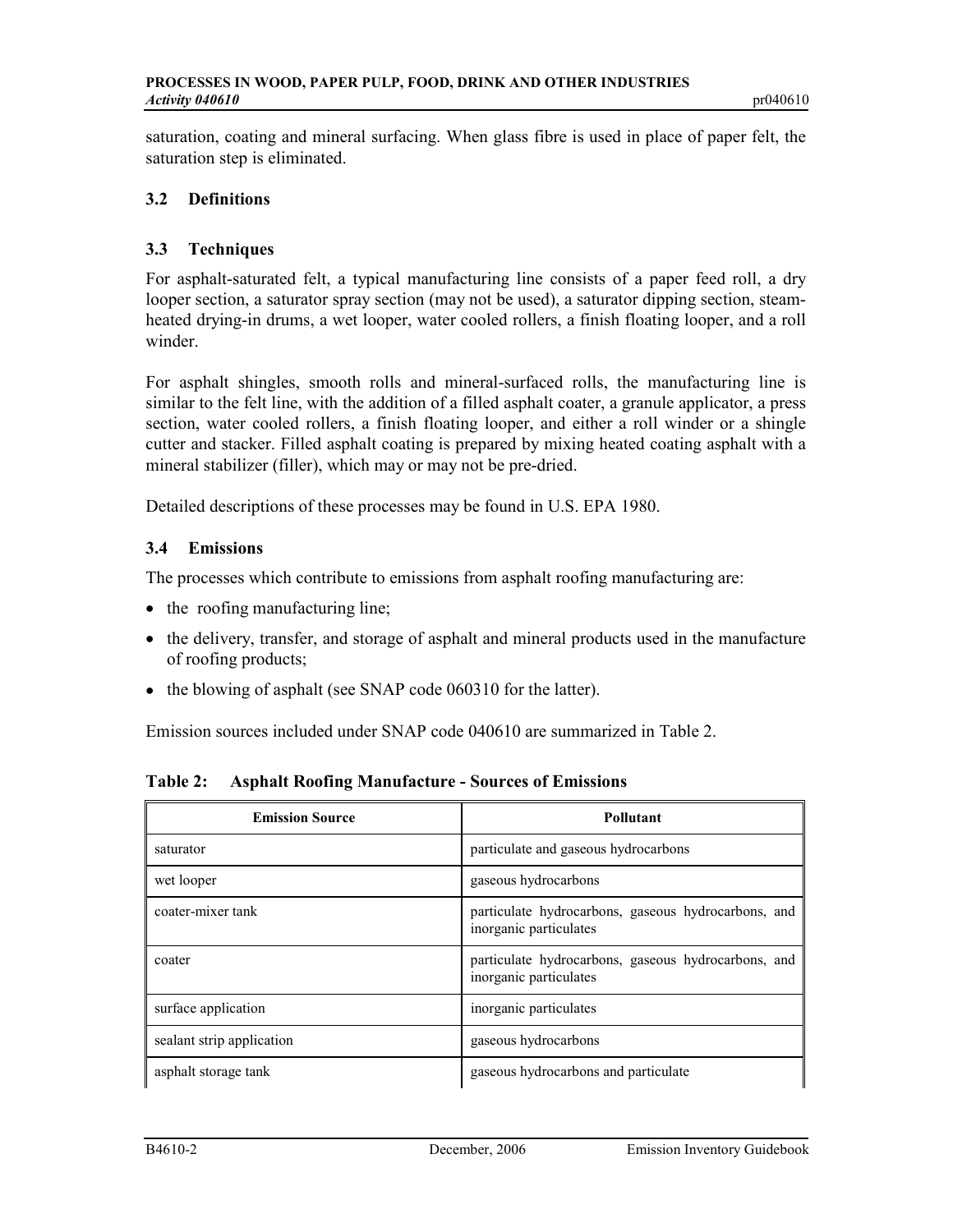| <b>Emission Source</b> | Pollutant                               |
|------------------------|-----------------------------------------|
| materials handling     | inorganic particulates                  |
| filler dryer           | inorganic particulate, combustion gases |

# 3.5 Controls

The following process controls can be used to minimize emissions:

- 1. dip saturators, rather than spray or spray-dip saturators;
- 2. asphalts that inherently produce low emissions;
- 3. reduced temperatures in the asphalt saturant pan; and
- 4. reduced asphalt storage temperatures.

Add-on emission controls are summarized in Table 3.

Table 3: Emission Controls for Asphalt Roofing Manufacture.

| <b>Emission Sources</b>                                | <b>Control Devices</b>                                                                                                       | <b>Comments</b>                                                                                 |
|--------------------------------------------------------|------------------------------------------------------------------------------------------------------------------------------|-------------------------------------------------------------------------------------------------|
| saturator, wet looper and coater                       | afterburner, high energy air<br>filter, electrostatic precipitator,<br>mist eliminators, fabric filters, or<br>wet scrubbers | These sources usually share a<br>common enclosure and are ducted to<br>a common control device. |
| coater-mixer                                           | high velocity air filter                                                                                                     | Fumes may be routed to common<br>control device (see above).                                    |
| asphalt storage tanks                                  | mist eliminator                                                                                                              | may be routed to common control<br>device during production periods.                            |
| mineral surfacing and granule<br>application           | bag-house, wet scrubber,<br>cyclone                                                                                          |                                                                                                 |
| granule and mineral delivery,<br>storage, and transfer | bag-house(s), wet scrubber,<br>cyclone                                                                                       | Storage and conveyors are usually<br>enclosed to prevent moisture pick-<br>up.                  |

# 4 SIMPLER METHODOLOGY

The simplest inventory methodology is to combine total national production statistics with average emission factors to estimate total emissions. Emission factors used should reflect the level of control for the region being inventoried.

## 5 DETAILED METHODOLOGY

The detailed methodology would involve the measurement of emissions from each plant to develop site-specific emission factors. This would be the case where asphalt roofing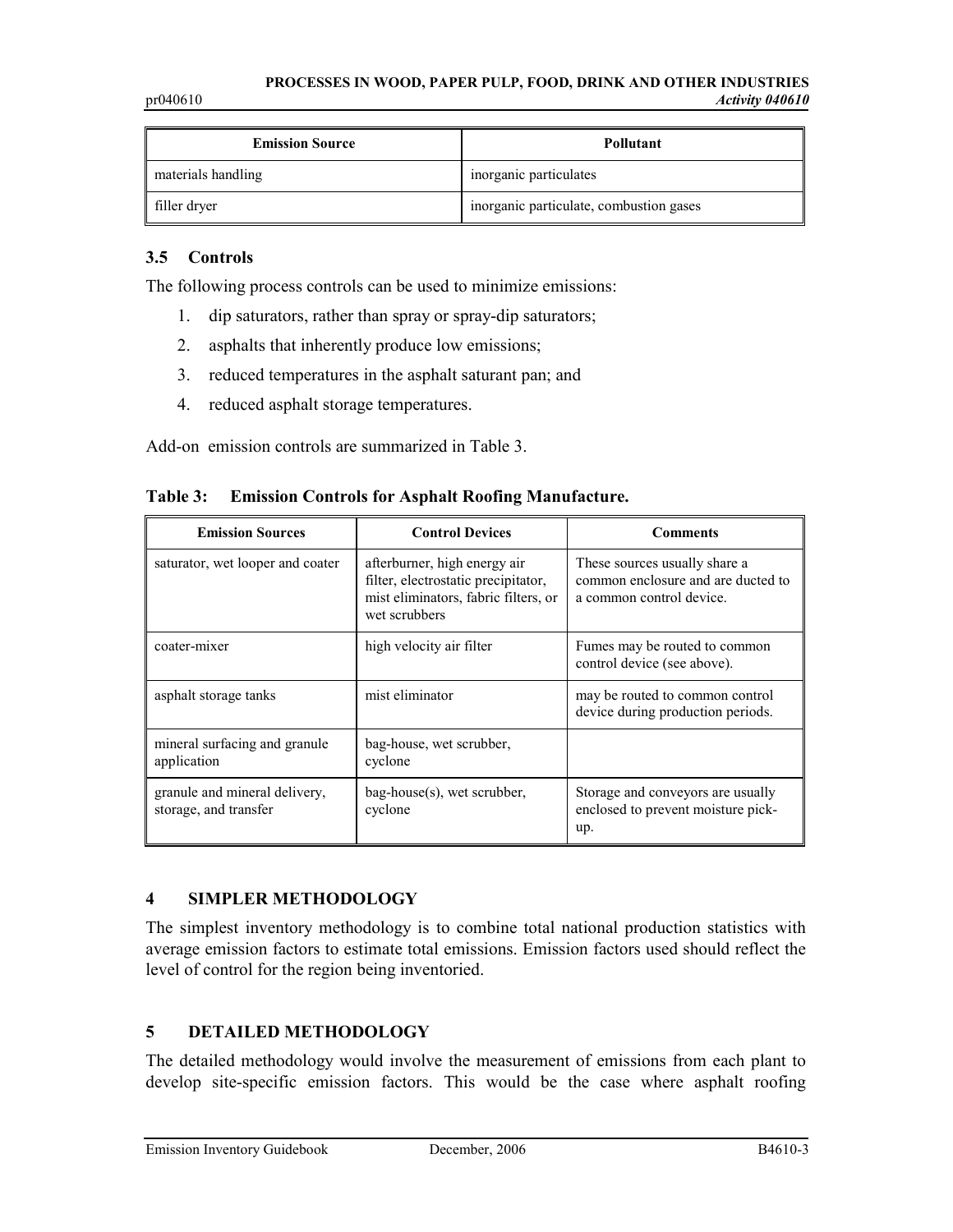manufacturing plants are considered to be point sources. If they are considered to be area sources, then there is no detailed methodology.

Should a key source analysis indicate this to be a major source of particulate matter (TSP,  $PM_{10}$  or  $PM_{2.5}$ ) then installation level data should be collected using a protocol such as that illustrated in the Measurement Protocol Annex.

# 6 RELEVANT ACTIVITY STATISTICS

In order to estimate emissions, production data by plant or for the sector are required. The relevant activity statistic is the production of shingles.

# 7 POINT SOURCE CRITERIA

In a report by the U.S. EPA (1980), a large asphalt roofing plant was identified as having an annual production rate of 280,000 Mg per year. Table 4 summarizes releases for this facility calculated with emission factors from section 8.

# Table 4: Estimated Annual Emissions from a Large Asphalt Roofing Manufacturing Facility (Mg)

|                         | <b>Uncontrolled</b> | <b>Controlled</b> |
|-------------------------|---------------------|-------------------|
| <i>particulates</i>     | 168 - 448 (a)       | $4.5 - 9.8$ (b)   |
| carbon monoxide         |                     | no data           |
| total organic compounds | $13 - 36$ (a)       | $13 - 45$ (b)     |

a. Depending upon the technology

b. Depending upon the technology and the type of control.

The release estimates given in Table 4 do not include asphalt blowing, which, although it is often done at the roofing manufacturing location, is inventoried under a different SNAP code. The U.S. EPA reports that blowing still has the highest total emissions of any of the emission sources in an asphalt roofing plant (U.S. EPA 1980). For the large asphalt plant referred to above, about 120,000 Mg/yr of asphalt would be blown.

Emissions calculated with emission factors from AP-42 (see SNAP code 060310) and assuming approximately half saturant and half coating blowing (U.S. EPA 1985) are presented in Table 5.

Thus, based on non-combustion emissions, asphalt roofing manufacturing plants would likely not qualify as point sources of criteria pollutants in the CORINAIR 1990 project, where emissions must be in excess of 1000 Mg in a year for  $SO<sub>2</sub>$  and NOx and 1500 Mg of NMVOC.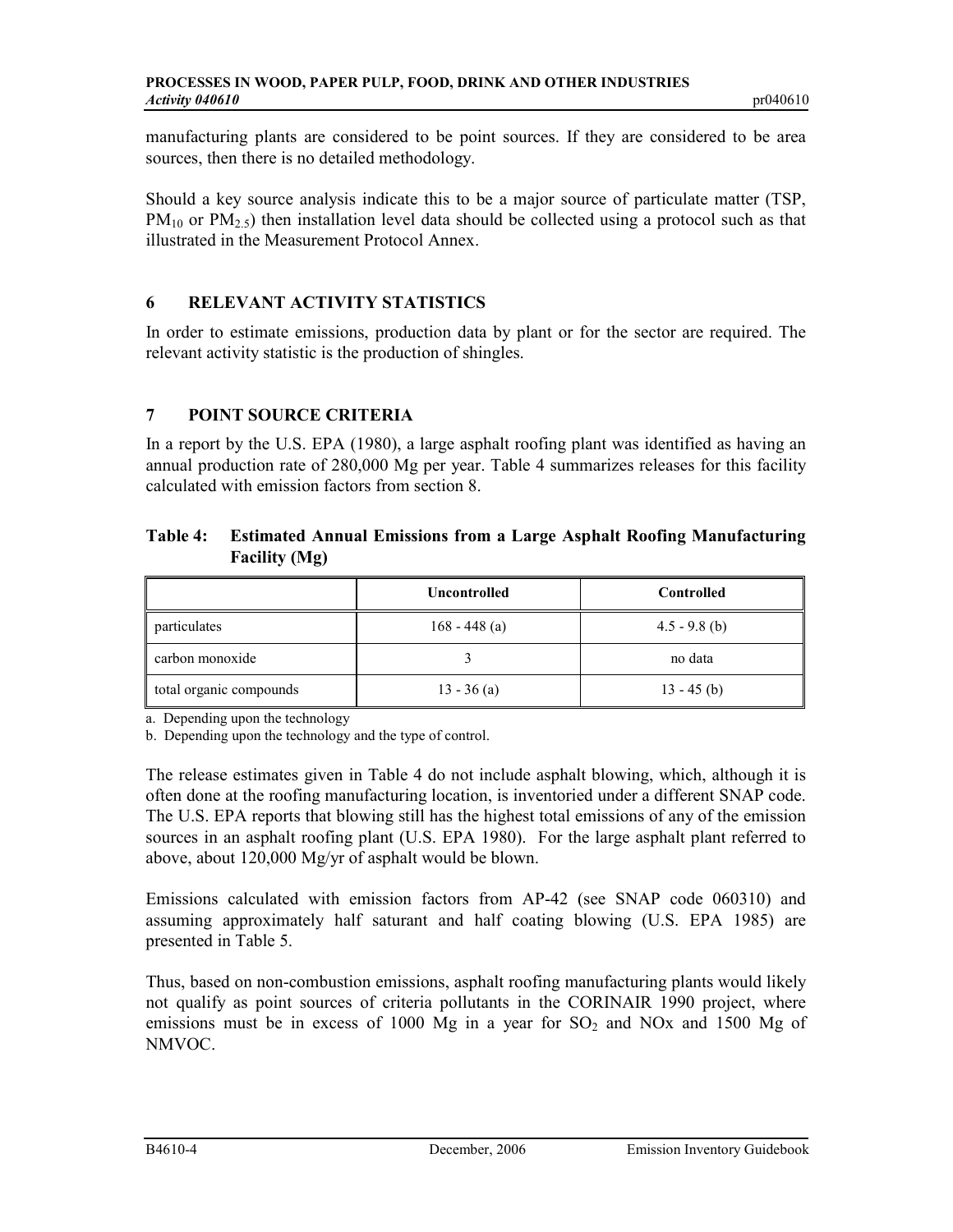# Table 5: Estimated Emission from a Blowing Still associated with a Large Asphalt Roofing Manufacturing Facility (Mg)

|                            | <b>Uncontrolled</b> | Controlled |
|----------------------------|---------------------|------------|
| <b>Saturant Blowing</b>    |                     |            |
| particulates               | 216                 | 15         |
| carbon monoxide            | 8.4                 | 36         |
| total organics (as $CH4$ ) | 43.8                | 0.9        |
| <b>Coating Blowing</b>     |                     |            |
| particulates               | 804                 | 27         |
| carbon monoxide            |                     | 264        |
| <b>NMVOC</b>               | 111                 | 3          |

## 8 EMISSION FACTORS, QUALITY CODES AND REFERENCES

| Table 6: Emission Factors for Asphalt Roofing Manufacture (U.S. EPA, 1994) |  |  |  |  |  |  |
|----------------------------------------------------------------------------|--|--|--|--|--|--|
|----------------------------------------------------------------------------|--|--|--|--|--|--|

| <b>Shingle Saturation Process</b>                 | <b>Emission Factors</b><br><b>(Emission Factor</b><br>Rating)<br>(kg/Mg shingle)<br>produced) |                  |              |
|---------------------------------------------------|-----------------------------------------------------------------------------------------------|------------------|--------------|
|                                                   | Particulate <sup>a, b</sup>                                                                   | TOC <sup>c</sup> | $\bf CO$     |
| Dip saturator <sup>d</sup> - Uncontrolled         | no data                                                                                       | no data          | $0.0095$ (D) |
| Dip saturator <sup>e</sup> - Uncontrolled         | 0.60(D)                                                                                       | $0.046$ (D)      | no data      |
| Dip saturator $e^{\epsilon}$ ESP                  | $0.016$ (D)                                                                                   | $0.049$ (D)      | no data      |
| Dip saturator $-$ HEAF <sup>f</sup>               | $0.035$ (D)                                                                                   | $0.047$ (D)      | no data      |
| Spray / dip saturator <sup>g</sup> - Uncontrolled | 1.6(D)                                                                                        | 0.13(D)          | no data      |
| Spray / dip saturator <sup>g</sup> - HEAF         | 0.027(D)                                                                                      | 0.16(D)          | no data      |

a. As measured using EPA Method 5A: that particulate collected on or prior to the filter.

b. assume representative of TSP, PM<sub>10</sub> and PM<sub>2.5</sub> - USEPA states that PM is primarily due to condensed asphalt fume in which case the emission can be reasonably considered as 100%  $PM_{10}$  and also likely to be all  $PM_{2.5}$ 

c Total organic compounds as measured with EPA Method 25A (or equivalent) sampling train.d.With drying - in drum section and coater.e.With drying - in drum section, wet looper and coater.f.With drying - in drum section, wet looper and High-Energy Air Filter.g.Spray/dip saturator, drying-in drum section, wet looper, coater and storage tanks.

Emission factors are all rated D. The controlled CO emission factor is based on tests at one plant only, with an afterburner as a control device.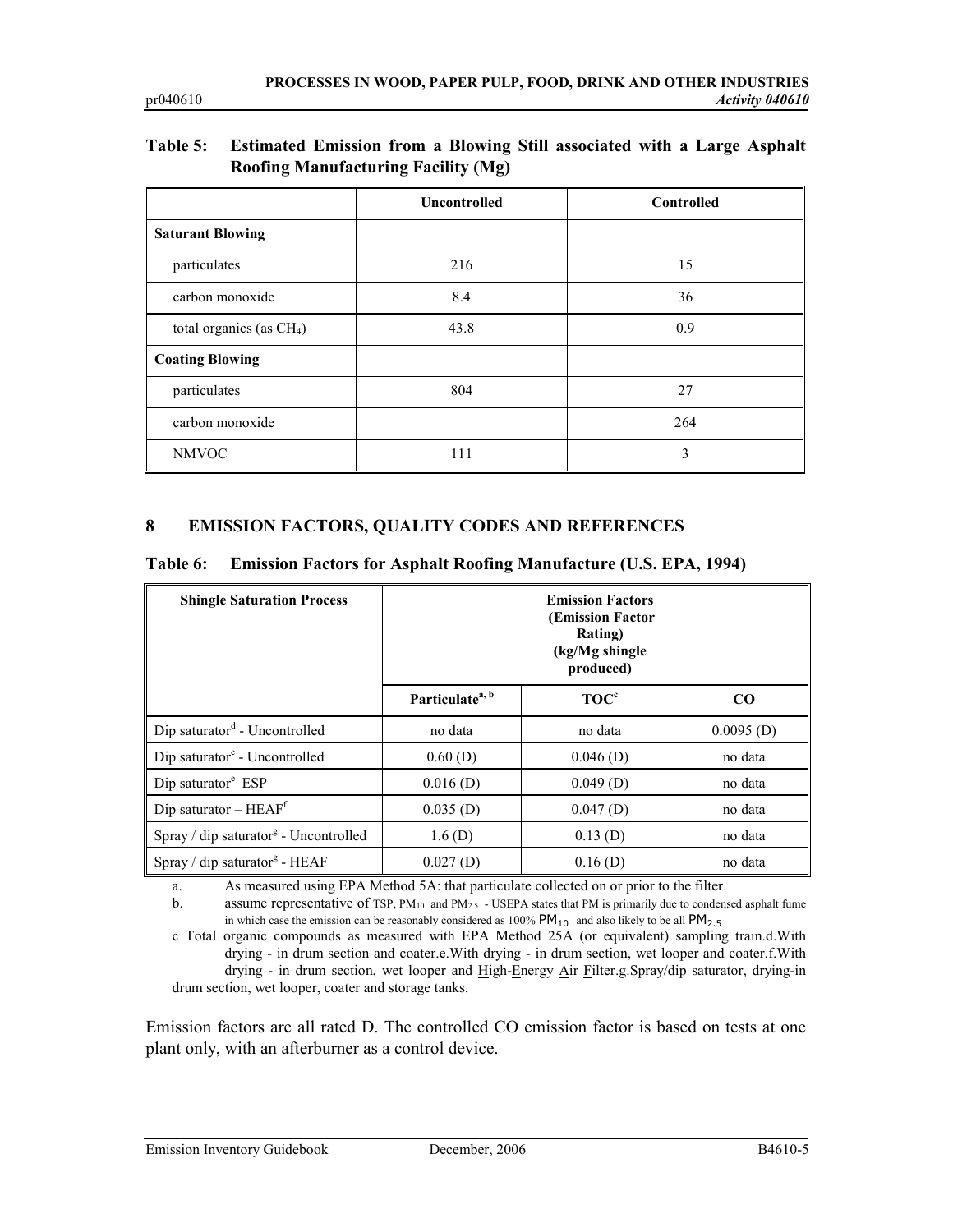# 9 SPECIES PROFILES

No NMVOC speciation profiles specific to asphalt roofing manufacture were identified. However, Passant (1993) used the general speciation profile for emissions from petroleum refineries to characterize emissions from asphalt blowing, as summarized in Table 7.

|  |  | <b>Table 7:</b> Speciation Profile for Asphalt Roofing Manufacture |
|--|--|--------------------------------------------------------------------|
|--|--|--------------------------------------------------------------------|

| Compound       | % Weight |
|----------------|----------|
| Ethane         | 6.0      |
| Propane        | 18.8     |
| <b>Butanes</b> | 30.5     |
| Pentanes       | 17.2     |
| Hexanes        | 8.4      |
| Heptanes       | 9.8      |
| Octanes        | 7.4      |
| Cycloparaffins | 1.9      |
| Benzene        | 0.1      |

UN ECE groups: 2% group I; 73% group II; 25% group III. POCP factor:43

This profile could be used as a default profile for the asphalt roofing industry. The reader is also referred to generalized species profiles provided chapter B411 (Petroleum Refining).

The U.S. EPA (1994) indicates that polycyclic organic matter comprises approximately 1.1 per cent of particulate matter for saturators.

# 10 UNCERTAINTY ESTIMATES

It is not possible to estimate the accuracy of estimates based on the emission factors summarised in section 8. Based on the low data qualities and the large differences in emission factors, the level of uncertainty is high. Comments received from other panel members suggest that the uncertainty is greater than a factor of 2.

# 11 WEAKEST ASPECTS/PRIORITY AREAS FOR IMPROVEMENT IN CURRENT METHODOLOGY

It is recommended that better emission factors be developed for these sources. Separate emission factors for felt vs shingle/roll products should be considered, as well as accounting for the level of control for this industry.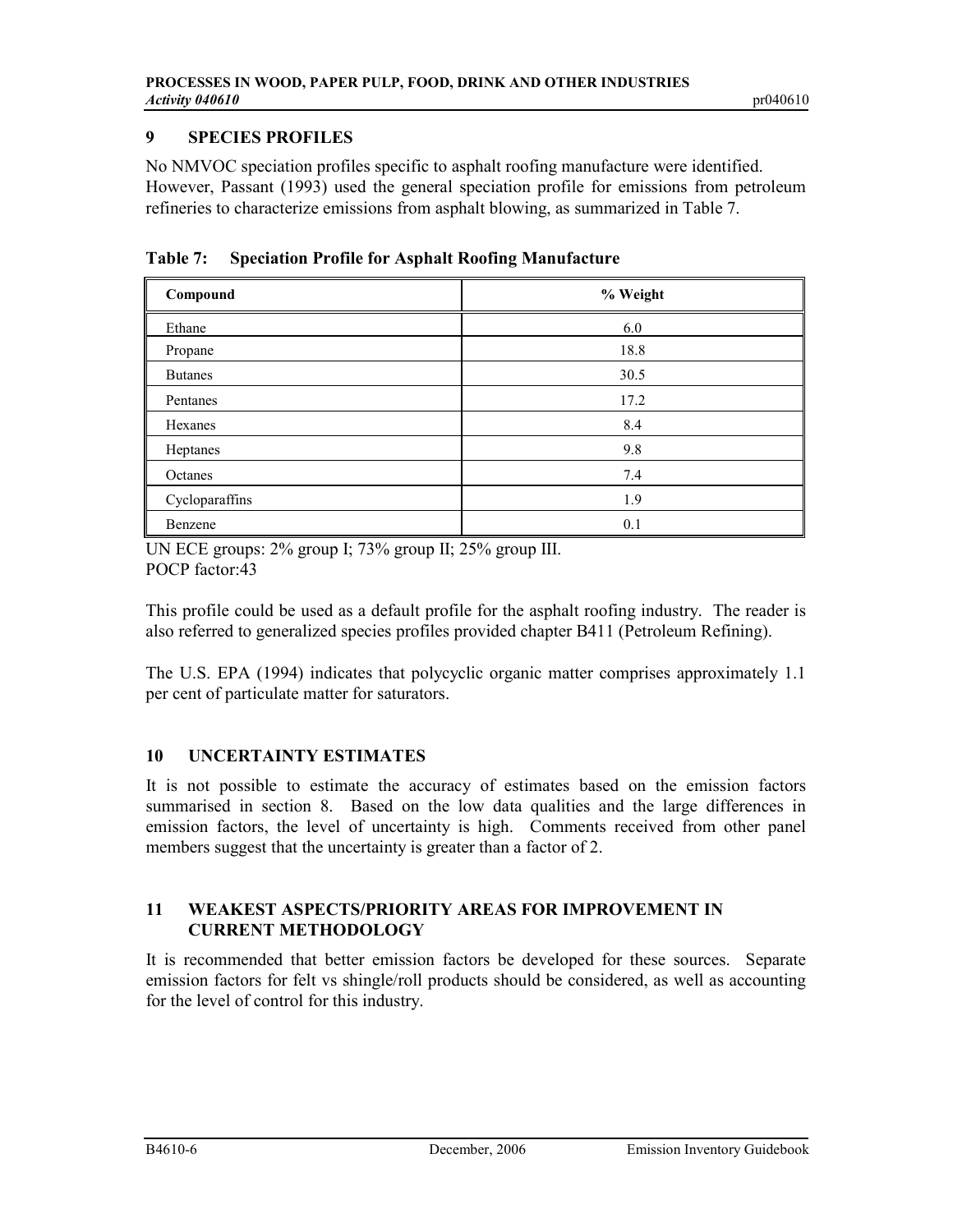# 12 SPATIAL DISAGGREGATION CRITERIA FOR AREA SOURCES

Asphalt roofing manufacturing plants are likely to be within reasonable (i.e. cost effective) shipping distances of asphalt producers or distributors. If this data is not available, population may also be used to disaggregate these emissions.

## 13 TEMPORAL DISAGGREGATION CRITERIA

In the absence of data on the operational characteristics of the industry, it may be assumed that the emissions are continuous (24 hour operation).

#### 14 ADDITIONAL COMMENTS

## 15 SUPPLEMENTARY DOCUMENTS

#### 16 VERIFICATION PROCEDURES

#### 17 REFERENCES

U.S. Environmental Protection Agency (U.S. EPA), 1980. "Asphalt Roofing Manufacturing Industry Background Information For Proposed Standards." EPA-450/3-80-021a. PB 80 212111. Office of Air Quality Planning and Standards, Research Triangle Park, North Carolina.

U.S. Environmental Protection Agency (U.S. EPA), 1994. "11.2 Asphalt Roofing" Supplement to Compilation of Air Pollutant Emission Factors: Stationary Point and Area Sources. AP-42, Fourth Edition. Office of Air Quality Planning and Standards, Research Triangle Park, North Carolina.

#### 18 BIBLIOGRAPHY

## 19 RELEASE VERSION, DATE AND SOURCE

Version: 2.1

Date: November 1999

Source: Marc Deslauriers Environment Canada Canada